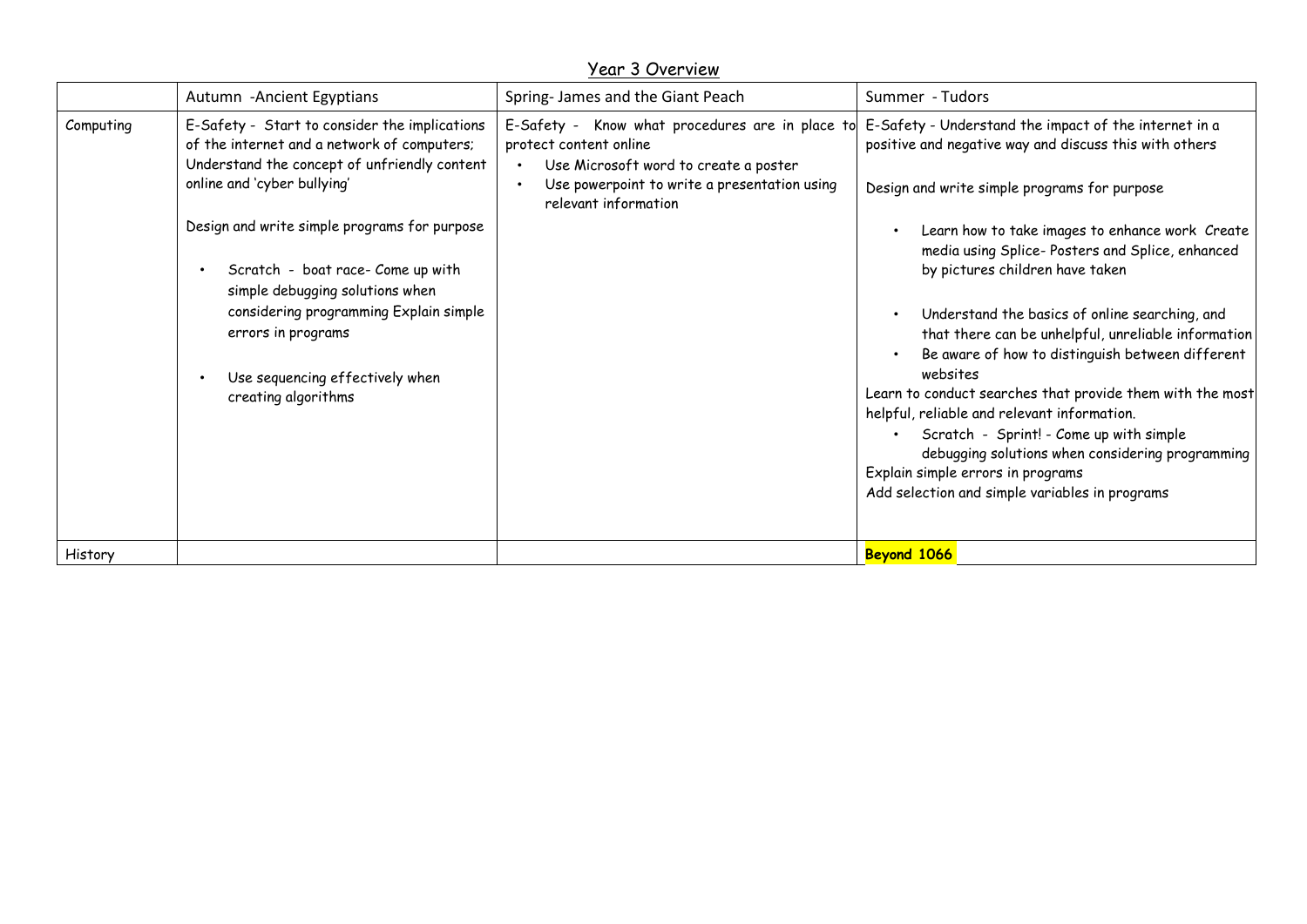| ANCIENT ANCIENTS                                                                                                                                        |                                    |                                                                                                                                                                                                                                                                                         |
|---------------------------------------------------------------------------------------------------------------------------------------------------------|------------------------------------|-----------------------------------------------------------------------------------------------------------------------------------------------------------------------------------------------------------------------------------------------------------------------------------------|
| (approx. 3000 years ago)                                                                                                                                |                                    | theme that takes pupils beyond 1066                                                                                                                                                                                                                                                     |
| <b>Ancient Egypt</b><br>·Know about, and name, some of<br>the advanced societies that were<br>. Know about the key features of<br>either: Ancient Egypt | in the world around 3000 years ago | about a theme in British history which<br>nds beyond 1066 and explain why this was<br>rtant in relation to British history- Travel<br>:xploration<br>how to place historical events and people<br>the past societies and periods in a<br>nological framework- Henry VIII and<br>endants |
|                                                                                                                                                         |                                    | w how Britain has had a major influence<br>on<br>- British Empire and Elizabeth I<br>the w                                                                                                                                                                                              |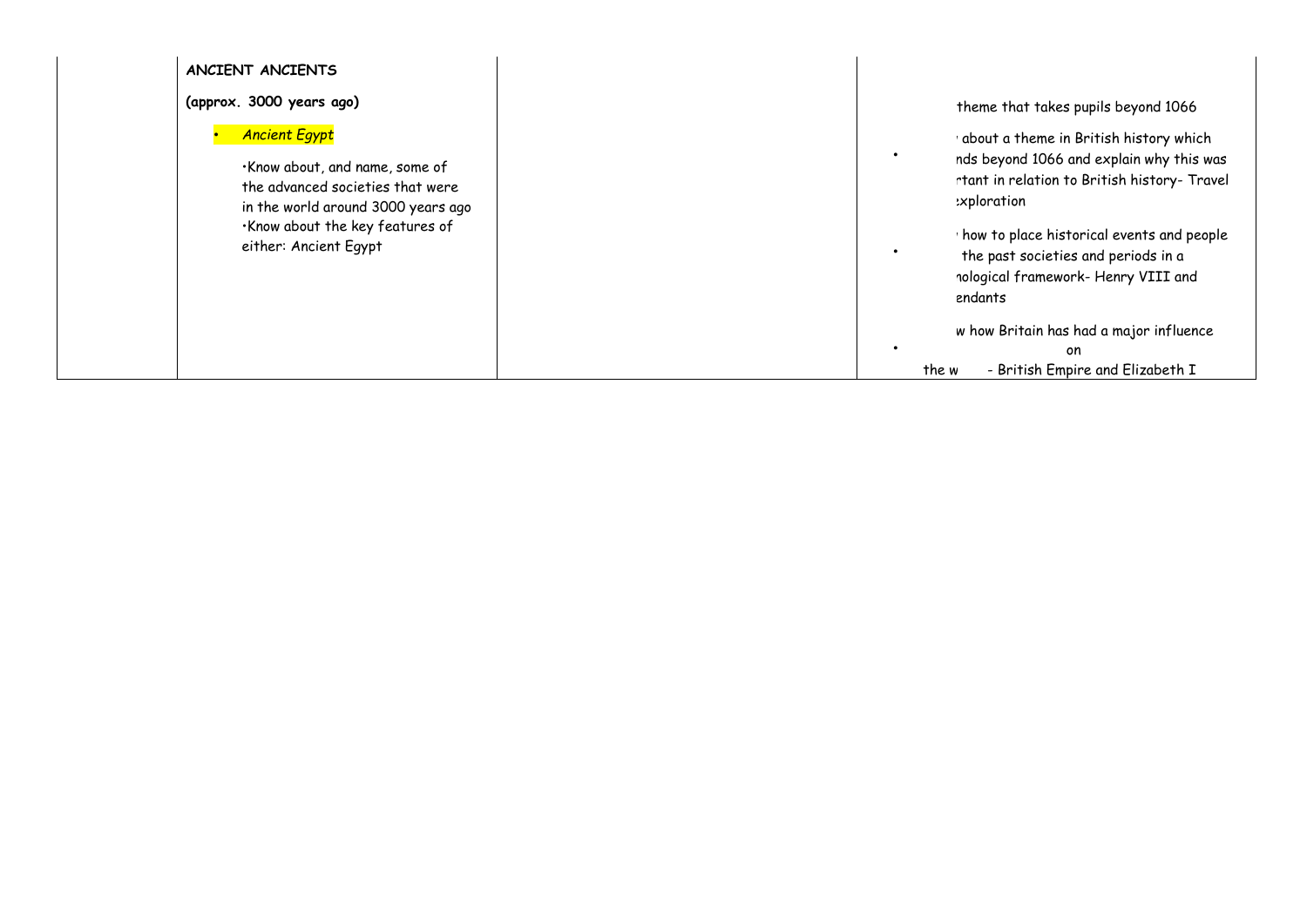| Geography | locate the world's countries, using maps to<br>focus on Europe (including the location of<br>Russia) and North and South America,<br>concentrating on their environmental regions,<br>key physical and human characteristics,<br>countries, and major cities- Know the names<br>of and locate at least eight European<br>countries | Name and locate counties and cities of the United<br>Kingdom, geographical regions and their identifying<br>physical characteristics, key<br>human<br>and<br>topographical features (including hills, mountains,<br>coasts and rivers), and land-use patterns; and<br>understand how some of these aspects have changed<br>over time - Know the names of and locate at least<br>eight counties and at least six cities in England<br>Human and physical- describe and understand key<br>aspects of physical geography, including, rivers,<br>mountains, volcanoes and earthquakes,<br>Know what causes an earthquake<br>Know what causes an earthquake<br>Label the different parts of a volcano | Identify the position and significance of latitude,<br>longitude, Equator, Northern<br>Hemisphere, Southern Hemisphere, the Tropics of Cancer<br>and Capricorn, Arctic and Antarctic Circle, the<br>Prime/Greenwich Meridian and time zones (including day<br>and night) Know the names of four countries from the<br>southern and four from the northern hemisphere Know<br>at least five differences between living in the UK and a<br>Mediterranean country<br>Place knowledge- understand geographical similarities<br>and differences through the study of human and<br>physical geography of a region of the United Kingdom,<br>a region in a European country, and a region within<br>North or South America - Know at least five<br>differences between living in the UK and a Mediterranean<br>country<br>Comparison between Spain and UK<br>Geographical skills and fieldwork- use maps, atlases,<br>globes and digital/computer mapping to locate countries<br>and describe features studied -Use the eight points of a<br>compass<br>Use maps to locate European countries and capitals.<br>Know and name the eight points of a compass |
|-----------|------------------------------------------------------------------------------------------------------------------------------------------------------------------------------------------------------------------------------------------------------------------------------------------------------------------------------------|--------------------------------------------------------------------------------------------------------------------------------------------------------------------------------------------------------------------------------------------------------------------------------------------------------------------------------------------------------------------------------------------------------------------------------------------------------------------------------------------------------------------------------------------------------------------------------------------------------------------------------------------------------------------------------------------------|-----------------------------------------------------------------------------------------------------------------------------------------------------------------------------------------------------------------------------------------------------------------------------------------------------------------------------------------------------------------------------------------------------------------------------------------------------------------------------------------------------------------------------------------------------------------------------------------------------------------------------------------------------------------------------------------------------------------------------------------------------------------------------------------------------------------------------------------------------------------------------------------------------------------------------------------------------------------------------------------------------------------------------------------------------------------------------------------------------------------------------------------------------|
|-----------|------------------------------------------------------------------------------------------------------------------------------------------------------------------------------------------------------------------------------------------------------------------------------------------------------------------------------------|--------------------------------------------------------------------------------------------------------------------------------------------------------------------------------------------------------------------------------------------------------------------------------------------------------------------------------------------------------------------------------------------------------------------------------------------------------------------------------------------------------------------------------------------------------------------------------------------------------------------------------------------------------------------------------------------------|-----------------------------------------------------------------------------------------------------------------------------------------------------------------------------------------------------------------------------------------------------------------------------------------------------------------------------------------------------------------------------------------------------------------------------------------------------------------------------------------------------------------------------------------------------------------------------------------------------------------------------------------------------------------------------------------------------------------------------------------------------------------------------------------------------------------------------------------------------------------------------------------------------------------------------------------------------------------------------------------------------------------------------------------------------------------------------------------------------------------------------------------------------|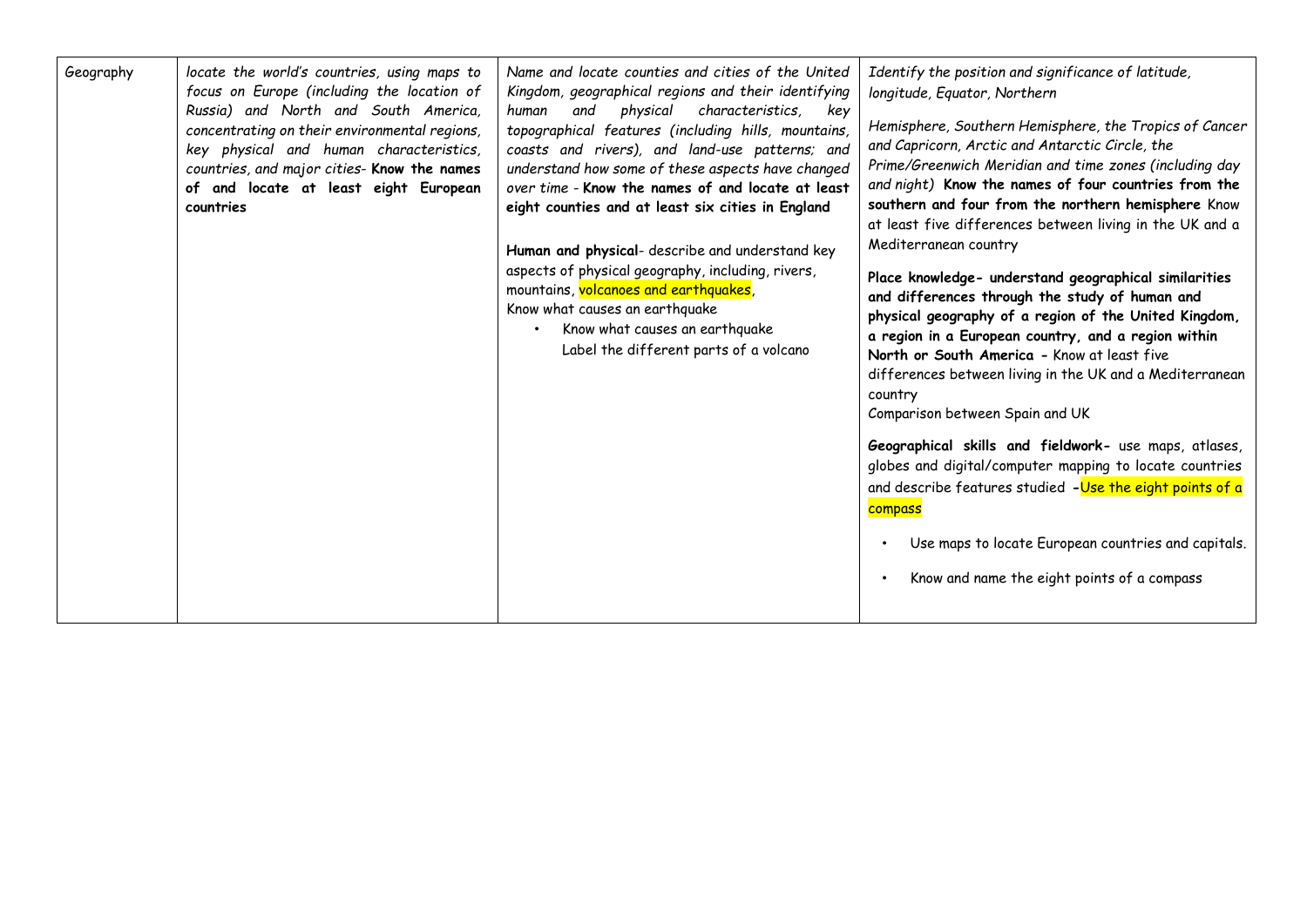| Science | Rocks and soils - Autumn 1<br>Compare and group together different kinds<br>of rocks on the basis of their appearance and<br>simple physical properties.<br>Describe in simple terms how fossils are<br>formed when things that have lived are<br>trapped within rock.<br>Recognise that soils are made from rocks and<br>organic matter.<br>Forces and magnets - Autumn 2<br>Compare how things move on different<br>surfaces. | Animals Inc. humans - Spring 1<br>Identify that animals, including humans, need the<br>right types and amount of nutrition, and that they<br>cannot make their own food; they get nutrition from<br>what they eat.<br>Identify that humans and some other animals have<br>skeletons and muscles for support, protection and<br>movement. | Plants - Summer 1<br>Identify and describe the functions of different parts of<br>flowering plants: roots, stem/trunk, leaves and flowers.<br>Explore the requirements of plants for life and growth<br>(air, light, water, nutrients from soil, and room to grow)<br>and how they vary from plant to plant.<br>Investigate the way in which water is transported within<br>plants.<br>Explore the part that flowers play in the life cycle of<br>flowering plants, including pollination, seed formation and<br>seed dispersal.<br>Light - Summer 2 |
|---------|---------------------------------------------------------------------------------------------------------------------------------------------------------------------------------------------------------------------------------------------------------------------------------------------------------------------------------------------------------------------------------------------------------------------------------|------------------------------------------------------------------------------------------------------------------------------------------------------------------------------------------------------------------------------------------------------------------------------------------------------------------------------------------|------------------------------------------------------------------------------------------------------------------------------------------------------------------------------------------------------------------------------------------------------------------------------------------------------------------------------------------------------------------------------------------------------------------------------------------------------------------------------------------------------------------------------------------------------|
|---------|---------------------------------------------------------------------------------------------------------------------------------------------------------------------------------------------------------------------------------------------------------------------------------------------------------------------------------------------------------------------------------------------------------------------------------|------------------------------------------------------------------------------------------------------------------------------------------------------------------------------------------------------------------------------------------------------------------------------------------------------------------------------------------|------------------------------------------------------------------------------------------------------------------------------------------------------------------------------------------------------------------------------------------------------------------------------------------------------------------------------------------------------------------------------------------------------------------------------------------------------------------------------------------------------------------------------------------------------|

| Notice that some forces need contact          | Recognise that they need light in order to see things and |
|-----------------------------------------------|-----------------------------------------------------------|
| between two objects, but magnetic forces can  | that dark is the absence of light.                        |
| act at a distance.                            | Notice that light is reflected from surfaces.             |
| Observe how magnets attract or repel each     | Recognise that light from the sun can be dangerous and    |
| other and attract some materials and not      | that there are ways to protect their eyes.                |
| others.                                       | Recognise that shadows are formed when the light from a   |
| Compare and group together a variety of       | light source is blocked by an opaque object.              |
| everyday materials on the basis of whether    | Find patterns in the way that the size of shadows         |
| they are attracted to a magnet, and identify  | change.                                                   |
| some magnetic materials.                      |                                                           |
| Describe magnets as having two poles. Predict |                                                           |
| whether two magnets will attract or repel     |                                                           |
| each other, depending on which poles are      |                                                           |
| facing.                                       |                                                           |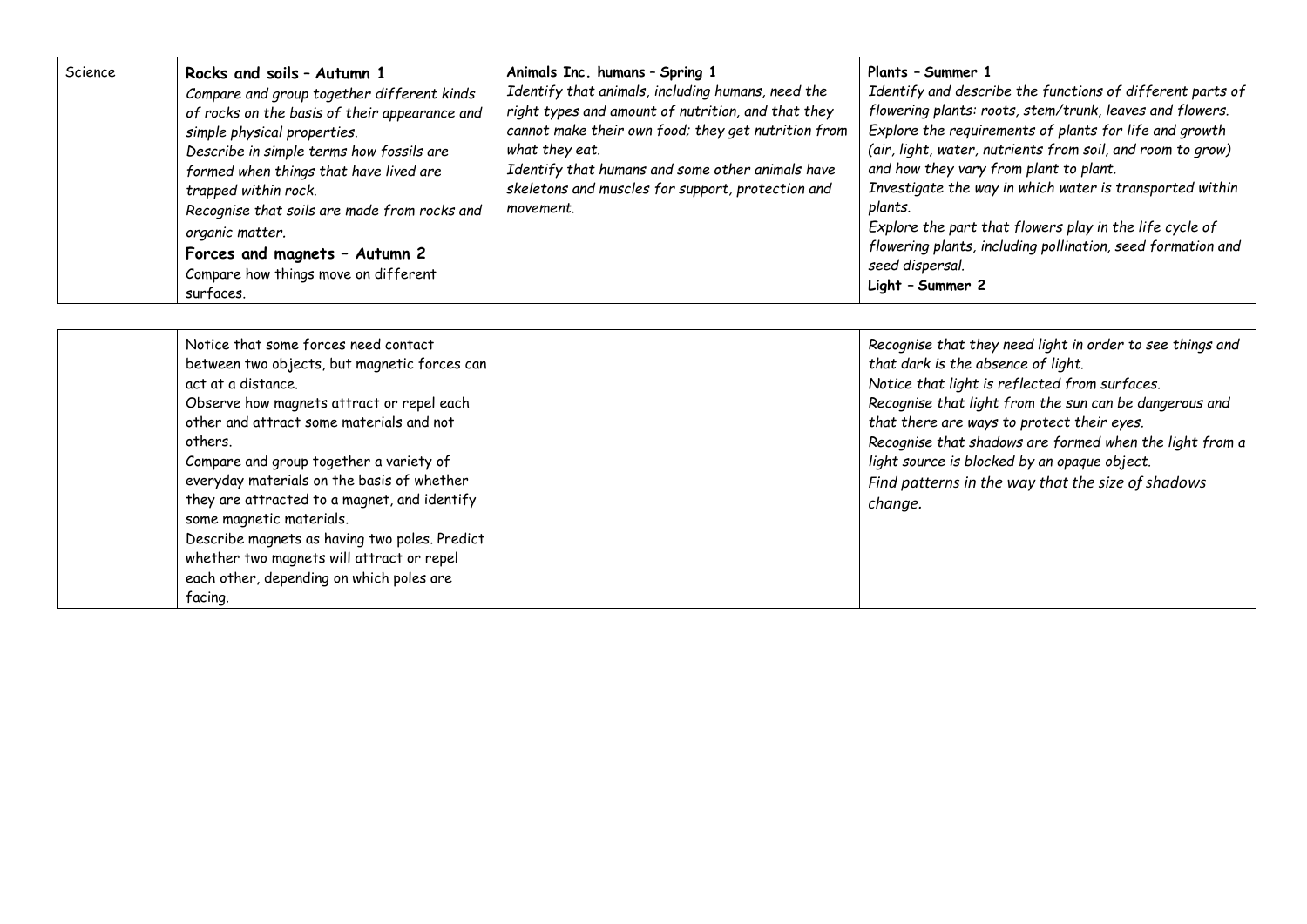| DT | Designing- Design a pharaoh mask based on<br>historical research. Draw plans thinking about<br>the shape and patterns required and materials<br>that would be suitable for this.<br>Making- Consider different ways of achieving<br>the 3d spherical shape of the mask eq<br>balloons. Explore ways these could be adapted<br>to achieve a more desirable shape using simple<br>methods such as cardboard and masking tape.<br>Evaluating- Compare the finished mask with<br>those you have researched. Consider whether<br>the shapes, patterns and colours have been<br>accurately represented.<br>Technical Knowledge- Exploring and testing<br>different ways of strengthening unstable<br>materials such as inflated balloons into<br>strong and stable structures (mod roc or<br>paper mache). | Designing- Design a miniature London landscape.<br>Choose a suitable base for you to scale your<br>landscape into eg a shoebox. Consider different<br>landmarks that could be included by researching<br>pictures during ict. Explore different nets that<br>could be used to create these landmarks in 3d.<br>Design the landscape in 2d.<br>Making- Use nets to construct 3d models of the<br>landmarks. Explore different joining techniques eg<br>hinges and attaching columns to attach the 3d<br>structures to the base. Consider the different<br>scales of each building within your landscape - are<br>they in proportion. Ensure the finish of each building<br>is aesthetically accurate by using materials and<br>colours that accurately represent each landmark.<br>Evaluating- Compare the miniature London landscape<br>to your initial research - are the buildings<br>recognisable and how have you achieved this?<br>Consider any structural improvements that could be<br>made<br>Technical Knowledge- Use publisher ict programme<br>to construct simple nets of cubes, cuboids and<br>cylinders. Explore different joining and<br>strengthening techniques such as hinges. | Designing- Design a model of a Tudor house based on<br>research. Draw and label plans for the house including<br>materials and methods that are available to accurately<br>represent the types of materials that Tudors may have<br>used eg straw, wood, mouldable materials etc.<br>Light and shadows DT activity linked to science Design<br>a torch. Consider different components of a torch and the<br>ways in which the torch could light up through diagrams<br>and simple prototypes using circuits.<br>Making- Consider ways of constructing the frame of the<br>house such as wire mesh for strengthening, and<br>cardboard boxes for shape and stability, alongside plans<br>for achieving the Tudor style on the exterior using<br>materials such as mod roc and lolly sticks or white paper<br>and paint.<br>Light and shadows DT activity linked to science Test<br>different circuits and how best to attach and conceal them<br>within the main body of the torch. Use stable 3d<br>structures as the main body eg cardboard tubes, plastic<br>tubs etc. Consider the aesthetic quality of the torch by<br>finishing it attractively with patterned paper or paints.<br>Evaluating- Compare the finished model house with those<br>you have researched. Consider whether the shapes,<br>materials and colours are accurately representative of |
|----|------------------------------------------------------------------------------------------------------------------------------------------------------------------------------------------------------------------------------------------------------------------------------------------------------------------------------------------------------------------------------------------------------------------------------------------------------------------------------------------------------------------------------------------------------------------------------------------------------------------------------------------------------------------------------------------------------------------------------------------------------------------------------------------------------|--------------------------------------------------------------------------------------------------------------------------------------------------------------------------------------------------------------------------------------------------------------------------------------------------------------------------------------------------------------------------------------------------------------------------------------------------------------------------------------------------------------------------------------------------------------------------------------------------------------------------------------------------------------------------------------------------------------------------------------------------------------------------------------------------------------------------------------------------------------------------------------------------------------------------------------------------------------------------------------------------------------------------------------------------------------------------------------------------------------------------------------------------------------------------------------------------|----------------------------------------------------------------------------------------------------------------------------------------------------------------------------------------------------------------------------------------------------------------------------------------------------------------------------------------------------------------------------------------------------------------------------------------------------------------------------------------------------------------------------------------------------------------------------------------------------------------------------------------------------------------------------------------------------------------------------------------------------------------------------------------------------------------------------------------------------------------------------------------------------------------------------------------------------------------------------------------------------------------------------------------------------------------------------------------------------------------------------------------------------------------------------------------------------------------------------------------------------------------------------------------------------------------------------------------------------------------|
|----|------------------------------------------------------------------------------------------------------------------------------------------------------------------------------------------------------------------------------------------------------------------------------------------------------------------------------------------------------------------------------------------------------------------------------------------------------------------------------------------------------------------------------------------------------------------------------------------------------------------------------------------------------------------------------------------------------------------------------------------------------------------------------------------------------|--------------------------------------------------------------------------------------------------------------------------------------------------------------------------------------------------------------------------------------------------------------------------------------------------------------------------------------------------------------------------------------------------------------------------------------------------------------------------------------------------------------------------------------------------------------------------------------------------------------------------------------------------------------------------------------------------------------------------------------------------------------------------------------------------------------------------------------------------------------------------------------------------------------------------------------------------------------------------------------------------------------------------------------------------------------------------------------------------------------------------------------------------------------------------------------------------|----------------------------------------------------------------------------------------------------------------------------------------------------------------------------------------------------------------------------------------------------------------------------------------------------------------------------------------------------------------------------------------------------------------------------------------------------------------------------------------------------------------------------------------------------------------------------------------------------------------------------------------------------------------------------------------------------------------------------------------------------------------------------------------------------------------------------------------------------------------------------------------------------------------------------------------------------------------------------------------------------------------------------------------------------------------------------------------------------------------------------------------------------------------------------------------------------------------------------------------------------------------------------------------------------------------------------------------------------------------|

| the torches to see if they work in the dark. Consider any<br>structural and functional improvements that could be<br>made.<br>Technical Knowledge- Use publisher ict programme to<br>construct simple nets of cubes as the initial design of the<br>Tudor house. |
|------------------------------------------------------------------------------------------------------------------------------------------------------------------------------------------------------------------------------------------------------------------|
| Light and shadows DT activity linked to science Making<br>simple circuits using wires, bulbs and switches.                                                                                                                                                       |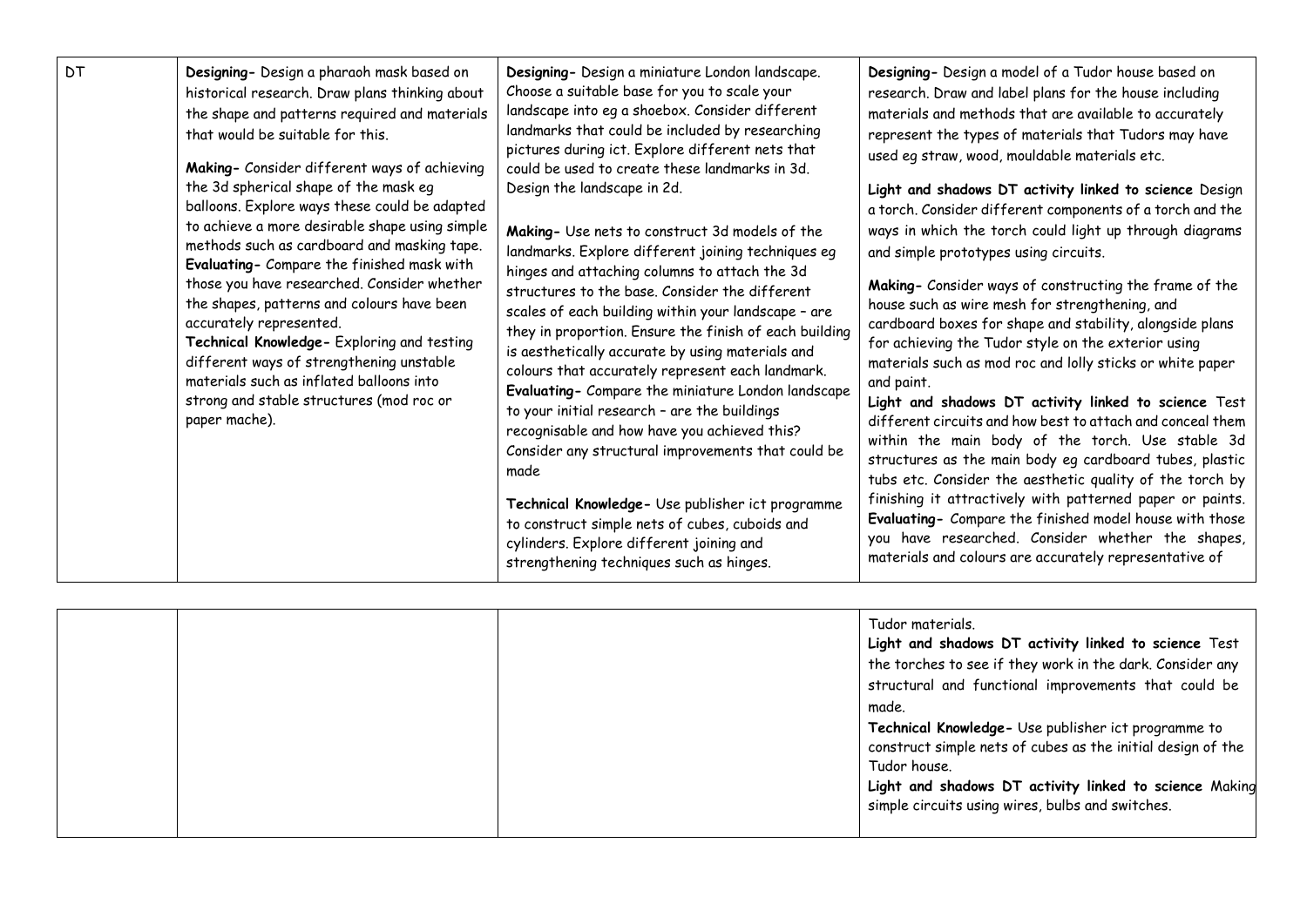| Art        | Ancient Egyptian artwork<br>Sketching-Rosetta stonework- sketching<br>detail.<br>Making own Papyrus-sketching-line and form.<br>Experimenting with paper surface to aid<br>creases and grooves for effect. Not just<br>white paper background. Discuss and build on<br>vocabulary used to compare and contrast.<br>Christmas tree - ornament display.<br>Drawing, painting, sculpture- studying<br>images on ancient stonework.<br>know how to create a background<br>using a wash<br>Making own Papyrus-sketching-line and form.<br>Creating different effects.<br>Experimenting with paper surface to aid<br>creases and grooves for effect. Not just<br>white paper background -<br>Creating a background using a wash? Study<br>of great artists- recognising where art is<br>from different cultures/periods. | Sketching-Still life/ pencil version and<br>pastel/watercolours. Discuss and build on vocabulary<br>used to compare and contrast<br>Drawing, painting, sculpture- World in miniature<br>design L1 & make on Dad's Day.<br>Still life/ pencil version and pastel.<br>Study of great artists- Illustration/book covers 3<br>weeks Quentin Blake re-creating James and Giant<br>Peach book cover.<br>3 weeks Cezanne<br>Gaudi-mosaic | Drawing,<br>sculpture -Portrait Painting<br>painting,<br>Sketching, line and form, creating shadows and moods<br>through pencil work. Discuss and build on vocabulary used<br>to compare and contrast.<br>Drawing, painting, sculpture Still life - portrait sketches<br>Sketching, drawing, painting - perspective focus-facial<br>expressions. Looking in tones and textures for effect.<br>Study of great artists- A look into work of Hans<br>Holbien<br>know how to identify the techniques used by<br>different artists<br>know how to compare the work of different<br>artists |
|------------|--------------------------------------------------------------------------------------------------------------------------------------------------------------------------------------------------------------------------------------------------------------------------------------------------------------------------------------------------------------------------------------------------------------------------------------------------------------------------------------------------------------------------------------------------------------------------------------------------------------------------------------------------------------------------------------------------------------------------------------------------------------------------------------------------------------------|-----------------------------------------------------------------------------------------------------------------------------------------------------------------------------------------------------------------------------------------------------------------------------------------------------------------------------------------------------------------------------------------------------------------------------------|---------------------------------------------------------------------------------------------------------------------------------------------------------------------------------------------------------------------------------------------------------------------------------------------------------------------------------------------------------------------------------------------------------------------------------------------------------------------------------------------------------------------------------------------------------------------------------------|
| <b>RE</b>  | What do Sikhs value?<br>Why do Christians share communion?<br>Christmas: Why are presents given at<br>Christmas - and what might Jesus think about<br>it all?                                                                                                                                                                                                                                                                                                                                                                                                                                                                                                                                                                                                                                                      | How does the Bible reveal God's rescue plan?<br>Easter: What happened - and what matters most to<br>Christians?                                                                                                                                                                                                                                                                                                                   | How did the Church begin?<br>Is Christian worship the same all around the world?                                                                                                                                                                                                                                                                                                                                                                                                                                                                                                      |
| Music      | Charanga- Let Your Spirit fly<br>Glockenspiel                                                                                                                                                                                                                                                                                                                                                                                                                                                                                                                                                                                                                                                                                                                                                                      | Charanga - Three Little Birds<br>The Dragon Song                                                                                                                                                                                                                                                                                                                                                                                  | Charanga - Bringing us together<br>Reflect, Rewind, Replay                                                                                                                                                                                                                                                                                                                                                                                                                                                                                                                            |
| PE         | Get Set for P.E - Gymnastics / Dance /<br>Hockey / Netball                                                                                                                                                                                                                                                                                                                                                                                                                                                                                                                                                                                                                                                                                                                                                         | Fitness / Yoga / Tennis                                                                                                                                                                                                                                                                                                                                                                                                           | OAA / Athletics / Cricket / Rounders                                                                                                                                                                                                                                                                                                                                                                                                                                                                                                                                                  |
| <b>MFL</b> | Bonjour (Hello)<br>Greetings, Introductions, musical instruments,<br>numbers 1 to 10.<br>En classe (In class)<br>Classroom objects, colours, classroom<br>instructions                                                                                                                                                                                                                                                                                                                                                                                                                                                                                                                                                                                                                                             | Mon corps (My body)<br>Body parts, hair and eyes, colours, character<br>descriptions<br>Les animaux (Animals)<br>Animals and pets, giving someone's name, numbers<br>11-20, describing someone                                                                                                                                                                                                                                    | La famille (Family)<br>Family members, household items, alphabet, prepositions<br>sur and dans<br>Bon anniversaire! (Happy birthday)<br>Recognise and ask for snacks, opinions about food,<br>months, numbers 21-31.                                                                                                                                                                                                                                                                                                                                                                  |